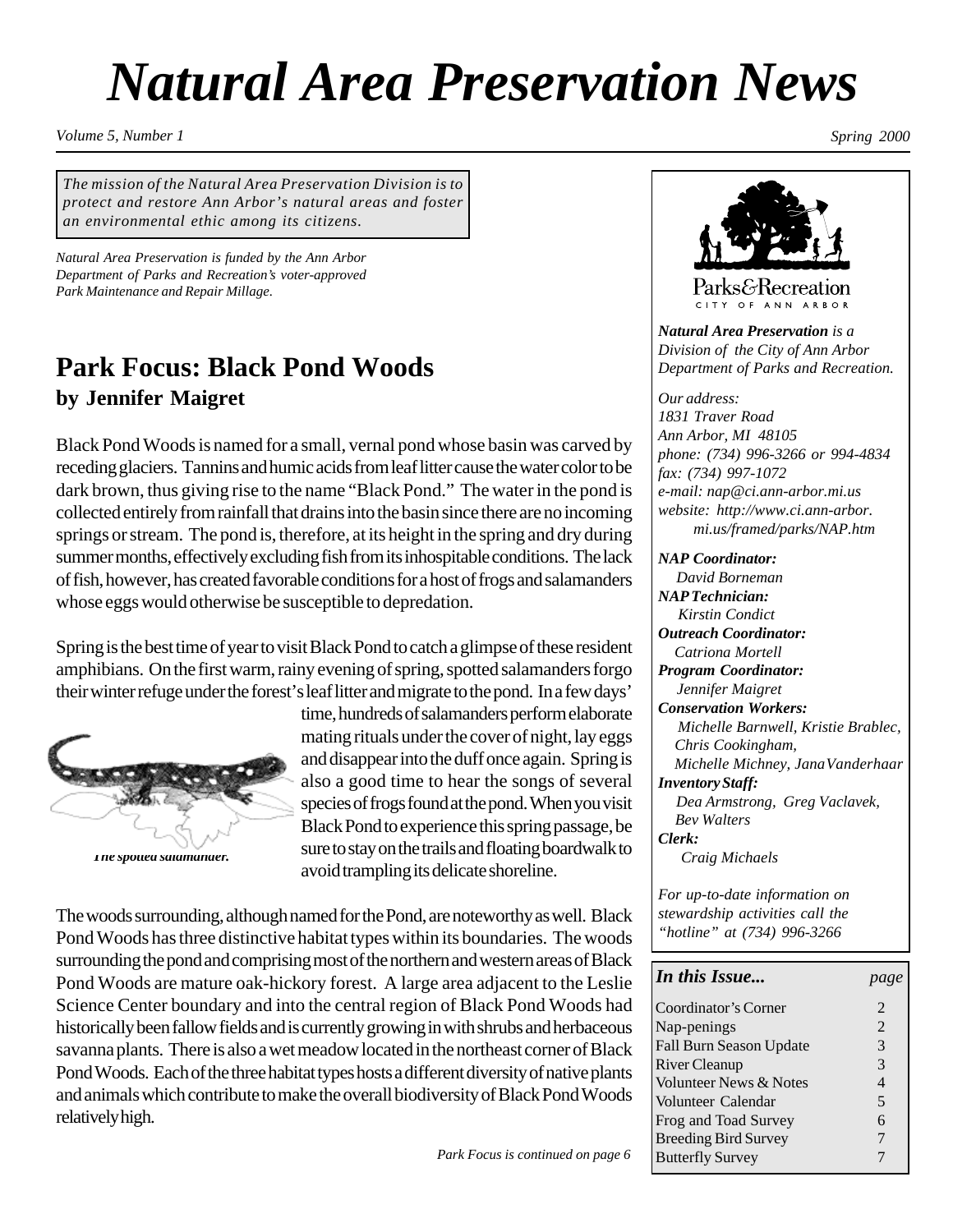## **Coordinator's Corner: Re-thinking our mission**



Careful readers will notice a change on the front page of this newsletter. We now have a new mission statement! The old one read, "to protect, restore, and champion the natural areas of Ann Arbor." The new one says, "*to protect and restore Ann Arbor's natural areas and foster an environmental ethic among its citizens*." Why the change?

I started thinking about it a few years ago when an old friend challenged me on the real benefit that NAP was contributing. To summarize his thoughts, he quoted a letter Aldo Leopold had written to fellow-conservationist Doug Wade:

*Things that are done wholly by government are really not done, because any decent land use is worthwhile, not only for its effect on land, but for its effect on the owner. If the owner is an impersonal government, nobody is benefitted except the government employee.*

Wow! That really hit me! And it helped me realize that even *if* NAP had lots of money to hire lots of staff to do *all* the ecological restoration work that needs to be done in all the parks, that would still not be enough. Sure, the parks would be ecologically healthier, and the staff who did the work would experience a closer kinship with the earth, but what about YOU, the public? Oh, many of you reading this would nod with approval at the work we had accomplished, but we would have robbed you of the much more satisfying experience to do some of your own personal restoration.

No, our *real* mission in NAP is much more than just restoring the land. It is to empower, encourage, train, and coordinate our citizens so they too can participate in this restoration. And in so doing, they can begin to develop, or continue to develop, their own connection to the land, their own environmental ethic.

That's why we offer so many volunteer opportunities: workdays; burn training; surveys of birds, butterflies, and frogs; and the chance to step up and be a volunteer steward for one of the parks you love the most. So, if you're still looking for a good resolution for the new millennium, we invite you to get involved with NAP. Come to some of our volunteer opportunities and help us accomplish our mission - we truly can't do it without you!

*-Dave Borneman, Natural Area Preservation Coordinator*

### **NAP-penings**

**Staff Updates -** Last fall, Chris Cookingham, Michelle Michney, and Jana Vanderhaar joined the Conservation Crew. **Chris** went to Northern Michigan University and studied Ecology. He has a deep interest in environmental issues and enjoys outdoor activities such as backpacking, canoeing, and climbing. **Jana** has a degree in pre-veterinarian studies with a focus on Zoology at Auburn University in Alabama. Wildlife ecology, landscape architecture, and art are among her hobbies. **Michelle** finished her degree in Sculpture from Maryland Fine Arts School. After graduation she volunteered with Americorps and learned what working outdoors was all about. **Craig Michaels** has filled the newly created position of Clerk II, which is split between NAP and the Leslie Science Center. A graduate of U of M SNRE, Craig worked as an environmental educator and at an environmental non-profit organization before returning to Ann Arbor. Finally, another new staff member is also an old staff member - **Catriona** (Triona) **Mortell** has returned to the Outreach Coordinator position. After working elsewhere for almost two years, she determined her time and energy are best spent back at NAP. Triona looks forward to getting re-acquainted or acquainted with all the volunteers!

**Huron Parkway Planting -** The medians along Huron Parkway are well underway to becoming an eye-catching prairie of native forbs and grasses. This past fall you might have seen the crew from the Michigan Wildflower Farm working on the project. After herbiciding the existing turfgrass, they used a no-till drill to sow the native grass seed while they hand broadcast the forb seed. An additional planting will take place this spring. Be sure to keep a lookout for the colorful and restorative face-lift that will unfold this spring along the Parkway.

**Earth Day** - Events are planned for April 15th and 16th this year. Check the calendar on page 5 for a complete listing . The Leslie Science



Center will host a family friendly, hands-on Earth Day festival on Sunday from 1 to 5 PM.

**Thanks -** to all those who worked so hard to support the Parks Acquisition Millage. It passed in November with approval from 65 % of the voters!

*continued on page 4*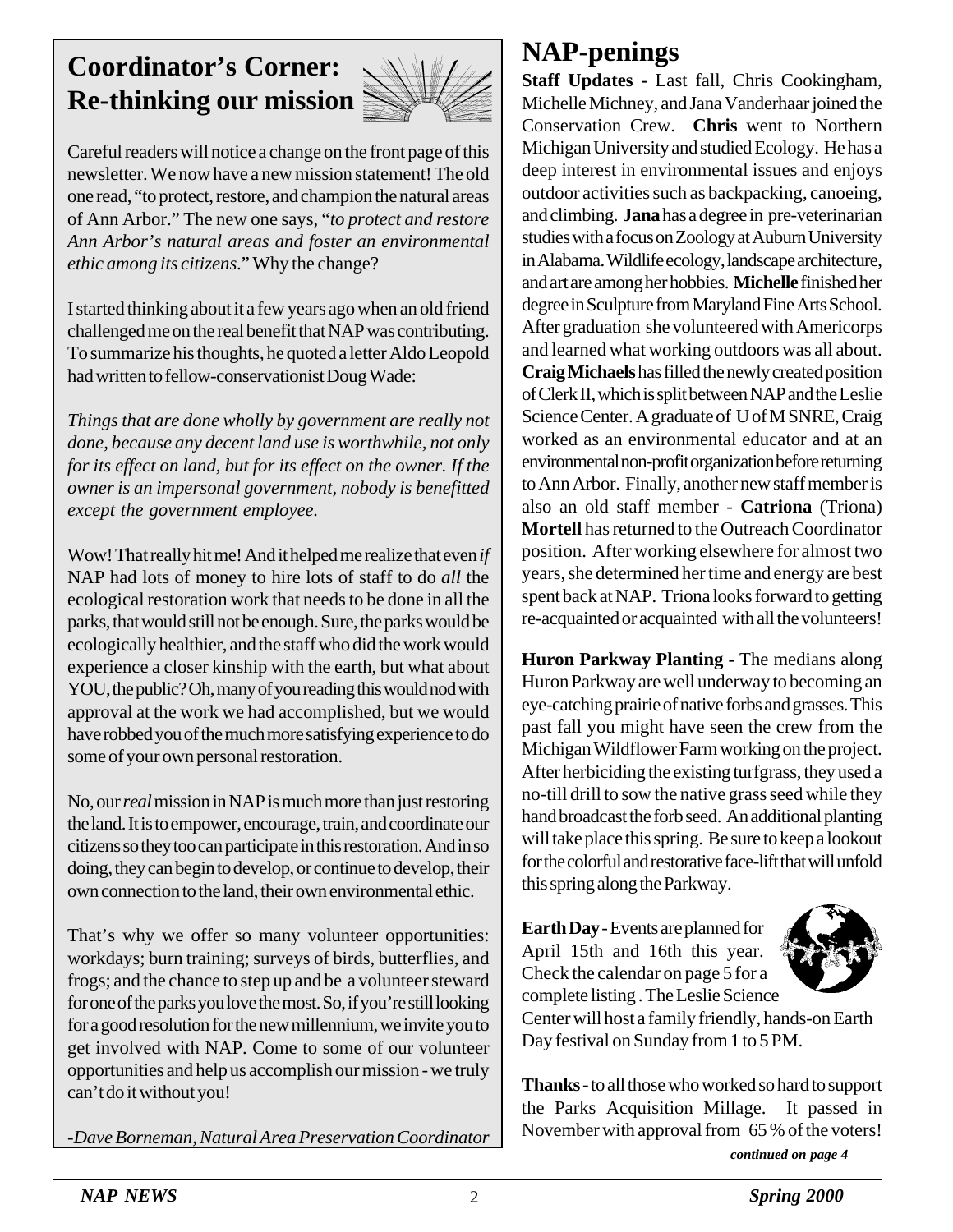### **Fall Burn Season Update**

by Kee Condict

**A Roaring Success!**November was a record setting month for NAP. Lack of rainfall provided ideal conditions for conducting prescribed burns in some of our natural areas. What we initially expected to be a short burn training season for some of our new staff, turned into a great opportunity to extend our restoration efforts. Even sub-freezing temperatures, an inquiry by the local fire department and shorter day light didn't keep us from burning. All said and done, we burned about 55 acres in 6 different parks - a record for NAP's fall burn season. That brings our 1999 total to about 155 acres; an impressive accomplishment considering we conducted predominantly woodland burns.

We discovered that with a dry fall season, the oak woodlands provided great fuel, as did the prairie remnants and savanna areas. There was also less mop-up than in the spring, which is appreciated by anyone who has carried one of our back pack sprayers before. Just ask some of our veteran volunteers including Barb Powell, Steve Bean, Rick Foster, Chris Weaver and Jan Wolter who helped us with our fall burns and who have proven themselves proficient in the art of prescribed burns. Without their help, and the help of our other volunteers and staff, we wouldn't have had such a successful burn season. Thank-you all.

As many of you know, NAP also conducts prescribed ecological burns in the City's natural areas March through May. Fire serves as a valuable restoration tool, helping to suppress invasive non-native vegetation while stimulating fire-adapted, native species to grow. So dream of the spring thaw and the dancing orange flames and look through the Volunteer News and Notes section to find out how you can participate in our prescribed burn program.

### **River Cleanup**

by Catriona Mortell

The glisten of foil and the sparkle of glass entice excited cries as teams of volunteers paddle their way downstream on the spring Huron River cleanup. Hopping in and out of canoes, they travel searching for trash. Tires, rusted pieces of metal, bottles, cans, plastic and those unidentifiable bits that litter the shoreline make up the bulk of what is collected by river cleanup volunteers.

Dave Fanslow wanted his respect for the river to rub-off on other folks, so seven years ago he started a project that would do just that. The driving force behind the annual spring cleanup, Dave organizes teams of volunteers, reserves canoes and arranges for the dumpsters at the drop-off locations. Although the trash pickup itself is an ecological milestone, it most importantly serves to introduce people to the idea of stewardship. As a scientist (with the Great Lakes Environmental Research Lab), a canoeist and fisherman, Dave wants to get people excited about the river hoping they'll take it a step further and continue the stewardship ethic.

This year's cleanup will take place Saturday April 15th. It is a great chance to become involved in stewardship and community service. Please contact Dave Fanslow at 741- 2353 or via E-mail at: fanslow@glerl.noaa.gov to sign-up your team. Starting times for the event will be staggered between 9:30 and 11:00 AM, and groups will be assigned sections of the river. About 150 volunteers are expected to participate, using about 90 canoes from the Parks and Recreation Department canoe livery. Sign-up early as space is limited. Be prepared to get in and out of the boat at the shore line - wear rubber boots, and have your own sturdy work gloves. While your boat will serve as the temporary dumpster, trash bags and a bucket for glass will be valuable tools to bring along.

> *Editors note: Dave Fanslow and the Huron River Cleanup Volunteers received a 1999 Community Service Award through the Michigan Recreation and Park Association. Congratulations to Dave and those who have volunteered with this project!*



*Trash collected from one section of the Huron!*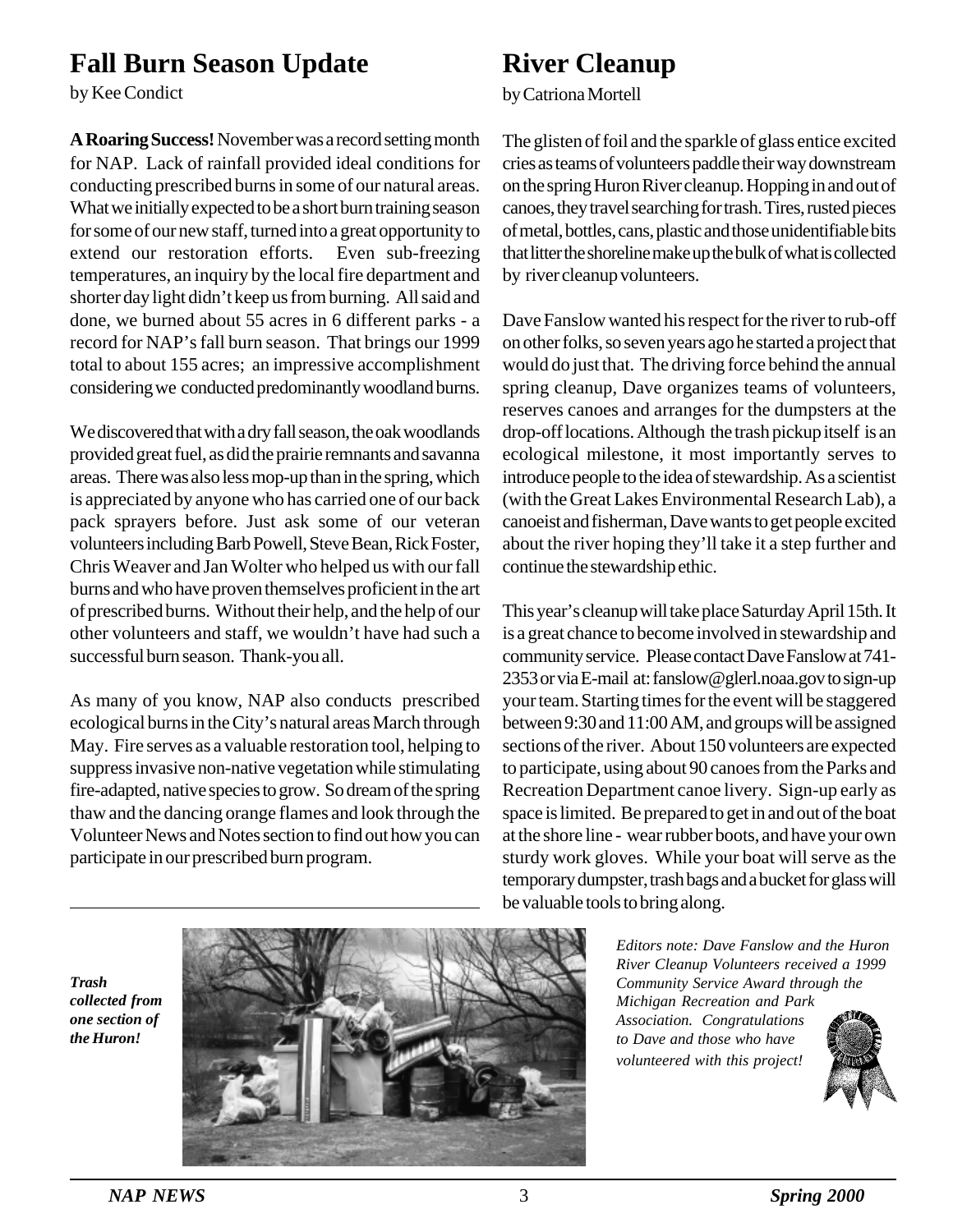### *NAP-penings contnued from page 2*

Spring is just the season to start hiking or paddling through our riverside parks. Do you have a copy of *Along the Huron* yet? This natural

history guide provides details



of the city natural areas

found along the Huron from Barton pond to east of the Dixboro dam. It also provides information on the flora and fauna that can be found within these areas. Written by current and former NAP staff who have worked to preserve and restore these areas, and utilizing the information collected by our volunteers in the Natural Features Inventory, it is a local treasure. Copies can be obtained from the NAP office for only \$15, or at many local bookstores.

NAP has gotten in on the 'ground floor' of two recent advances for ecological restoration in Michigan. The Michigan Invasive Plant Council is a new collaboration to address the growing threat that invasive plant species pose to our natural areas. This collaboration involves state, federal, local and private agencies and is one of only a few of its kind in the U.S. The second group that NAP will be involved with is the **Southern Michigan Prescribed Fire Council**, an inter-agency, effort to bring together various public and private parties that utilize prescribed fire in restoration efforts. NAP will participate as the Municipal Gov. Representative to the Steering Committee. The goal is to increase communication between parties, increase public awareness, establish professional standards, and generally advance the use of prescribed fire where appropriate.

### **Volunteer News and Notes**

The **Volunteer Stewardship Network**

is in full swing again this season with a calendar full of events. The Network is a resource for volunteers and seeks to foster coordinated and widespread preservation, restoration and monitoring activities. The Network promotes education and can provide expertise to individuals or groups working to protect local natural areas. Please contact Catriona if you'd like to learn more.

**Thanks** - A huge thank-you goes out to all of our 1999 volunteers! Our appreciation potluck dinner held in December was enjoyed by everyone in attendance — especially those who stepped up to our "invasives removal training" piñatas! We realize not everyone was able to join us at this event, but your contributions to the workings of NAP are always appreciated.

**Thanks** - A special thank-you goes to Stan and Robin Mendenhall for their continued and generous support. Their \$100 contribution will help fund restoration activites in Cedar Bend.

### **Volunteers Needed!**

Join the **Garlic Mustard Watch**. We need volunteers to patrol woodlands throughout April, May and June. Volunteers will report where Garlic Mustard is growing and will hand pull small patches. NAP will provide training. With your help, we can keep Garlic Mustard from taking over our woodlands.

Become a **Photo Monitor Volunteer**.

Volunteers will help monitor restoration projects by taking photographs from set points. During the first few visits to your natural area, you'll be accompanied by a member of the NAP staff. After that you'll work on your own. NAP will provide the film, you just shoot it and turn it in!

### **Pencil NAP In**

true for you , it often results in missed opportunities. Through NAP there are many opportunities to learn about and contribute to the stewardship of natural areas. We hope that while you read and enjoy this newsletter, you will also glance over the volunteer calendar. **But** unless If the adage "out-of-site-out-of-mind" is

you take time to **'pencil in'** the events you'd like to participate in, the newsletter and its calendar will be "out-of-siteout-of-mind" and you'll miss opportunities. Why not pencil



in a workday or two, then when it comes time to really scheduleyourself for that day, you'll have a reminder and can say *"I'd really rather cut buckthorn."* Beat the "Oops I missed it!" blues.

### **Burn Crew Training**

It will soon be that time of the year again to put on those yellow, Nomex suits! Attend our Burn Training and learn how you, as a volunteer, can join our burn crew. Volunteers will work alongside our staff helping to ignite, monitor weather and smoke, mop up and conduct general PR. Burns are typically carried out during weekday afternoons, although occasional weekend burns have been known to happen if the weather is just right! If you would like to be a member of NAP's burn crew this season, you must attend the training on March 10 from 12-5:00 p.m. Call the NAP office by March 7 to register for the training or for more information. *Please note that most burns take place Monday through Friday from approximately 11:00 am to 6:00 pm. and we ask that volunteers be available (on-call) at least one day during the week.*

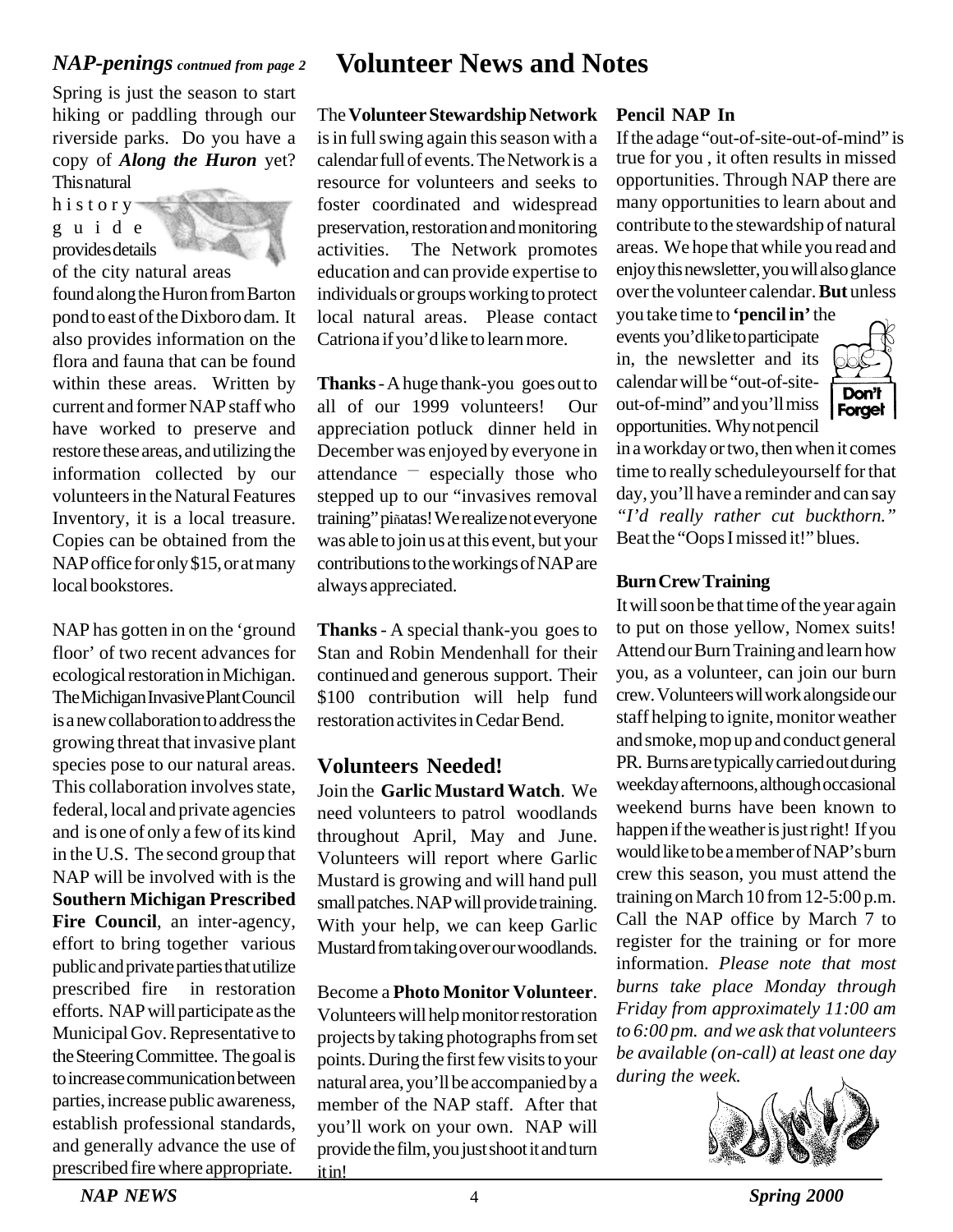### **Spring 2000 Volunteer Stewardship Calendar**

# MARCH APRIL WAY

**March 7 Tuesday Frog and Toad Survey Kick-off** Location: **Leslie Science Center** Time: 7:30 - 9:00PM Learn more about Ann Arbor's amphibians while contributing to our inventory efforts. The meeting will cover general information about the survey. Training sessions and route sign-up will also take place.

#### **March 9 Thursday Public Meeting Prescribed Burn Program** Location: **Leslie Science Center** Time: 7:30 - 9:00PM



This meeting will provide information on and an opportunity for discussion about the Prescribed Ecological Burn Program conducted by Natural Area Preservation.

#### **March 10 Friday Prescribed Burn Crew Training** Location: **Leslie Science Center**



Time: 12:00 - 5:00PM This is the required training session for all new volunteers interested in assisting with NAP's prescribed burns this season. Pre-registration by March 7 is required. Call the NAP office at 996-3266. Enrollment is limited.

### **March 18 Saturday Volunteer Stewardship Workday** Location: **Dolph Park**

Time: 10:00AM - 1:00PM Help clear and maintain the trails at this unique natural area. Meet at the parking lot off Wagner Road.

#### **March 25 Saturday Volunteer Stewardship Workday** Location: **Cranbrook Park**



Time: 10:00AM - 1:00PM Don't go to the mall, take a walk outside and help with trail maintenance instead. Meet in the Church of Christ parking lot at 2530 S Main. (The park is located between South Main and Ann Arbor Saline Road, north of Eisenhower Parkway.)



When joining our stewardship workdays - Please come dressed for work outdoors! For your safety long pants and closed toe shoes are required.

## APRIL

**April 1 Saturday Volunteer Stewardship Workday** Location: **Gallup Wet Prairie** Time: 10:00AM - 1:00PM There will be no fooling today when we remove non-native invasive plants from this unique natural feature. Meet at Mitchell Field parking lot, near the Gallup bike path.

### **April 11 Tuesday Butterfly Survey Kick-off**

#### Location: **Leslie Science Center** Time: 7:30 - 9:00PM

Sunny days, strolling through the parks and looking for butterflies ... a nice way to spend your time. Help us to conduct this annual field survey. This meeting will provide general information about the survey, park assignments and training walks.

### **April 15 Saturday Volunteer Stewardship Workday** Location: **Black Pond Woods**

Time: 10:00AM - 1:00PM Help with trail maintenance in this beautiful wooded natural area. Meet in the Leslie Science Center parking lot off Traver Rd, by the Project Grow garden.

#### **April 15 Saturday Huron River Cleanup**



Get a team together, pull on your rubber boots, grab your gloves and paddle downstream. Join this community wide effort to clean up trash along the Huron. See the article on page 3 for more information. Contact Dave Fanslow at fanslow@glerl.noaa.gov or 741-2353

#### **April 18 Tuesday Breeding Bird Survey Kick-off** Location: **Leslie Science Center**

Time: 7:30 - 9:00PM

Do you enjoy bird watching? Join the field survey team to track nesting birds in our parks. This meeting will provide information about the survey and training walks. Park assignments will be determined.

#### **April 29 Saturday Volunteer Stewardship Workday** Location: **Furstenberg Native Plant Demonstration Garden** Time: 10:00AM - 2:00PM

Join this project led by NAP volunteer, Anita Erskin, and learn about gardening with native plants. Come prepared to do general garden maintenance. Meet in Furstenberg Park off Fuller Rd, by the circle drive.

**May 6 Saturday 2nd Annual Garlic Mustard Weed Out Day**

Locations: **Argo, Cedar Bend, Bird Hills, Marshall Parks** Time: 10:00AM - 1:00PM It's the second annual weed out! Join the effort to control the garlic mustard invasion by pulling the plants  $\circledast$ before they set seed. So grab your gloves, we have the trash bags! Garlic mustard is easy to pull, so young and old will also enjoy the day. Meet us at one of the following locations: **Argo Park:** Meet at the parking lot just north of Argo Canoe Livery off Longshore Drive.

**Cedar Bend:** Meet near the perennial garden on Cedar Bend Drive. **Bird Hills:** Meet at the park entrance on Bird Road (just west of Huron River Drive) Additionial parking is available at the Barton Dam parking lot. **Marshall:** Meet at the Marshall parking lot off Dixboro Road north of Plymouth Road.

### **May 13 Saturday**

#### **Volunteer Stewardship Workday** Location: **Furstenberg Native Plant Demonstration Garden**



Time: 9:00AM - 1:00PM Help in the garden, learn about using natives in the landscape and chat with some great volunteers. This workday will be led by NAP volunteer, Anita Erskin. Meet in Furstenberg Park off Fuller Rd, by the circle drive.

### **May 20 Saturday**

**Volunteer Stewardship Workday** Location: **Bird Hills Park** Time: 10:00AM - 1:00PM

Join the effort to remove invasive plants from this captivating natural area. Meet at the Bird Road entrance west of Huron River Drive. Additional parking is available in the Barton Dam parking lot. JUNE

### **June 3 Saturday Volunteer Stewardship Workday** Location: **Sugarbush Park** Time: 10:00AM - 1:00PM

Join the neighbors and help us to maintain the trails in the park. Meet at the park entrance off Bluett Drive.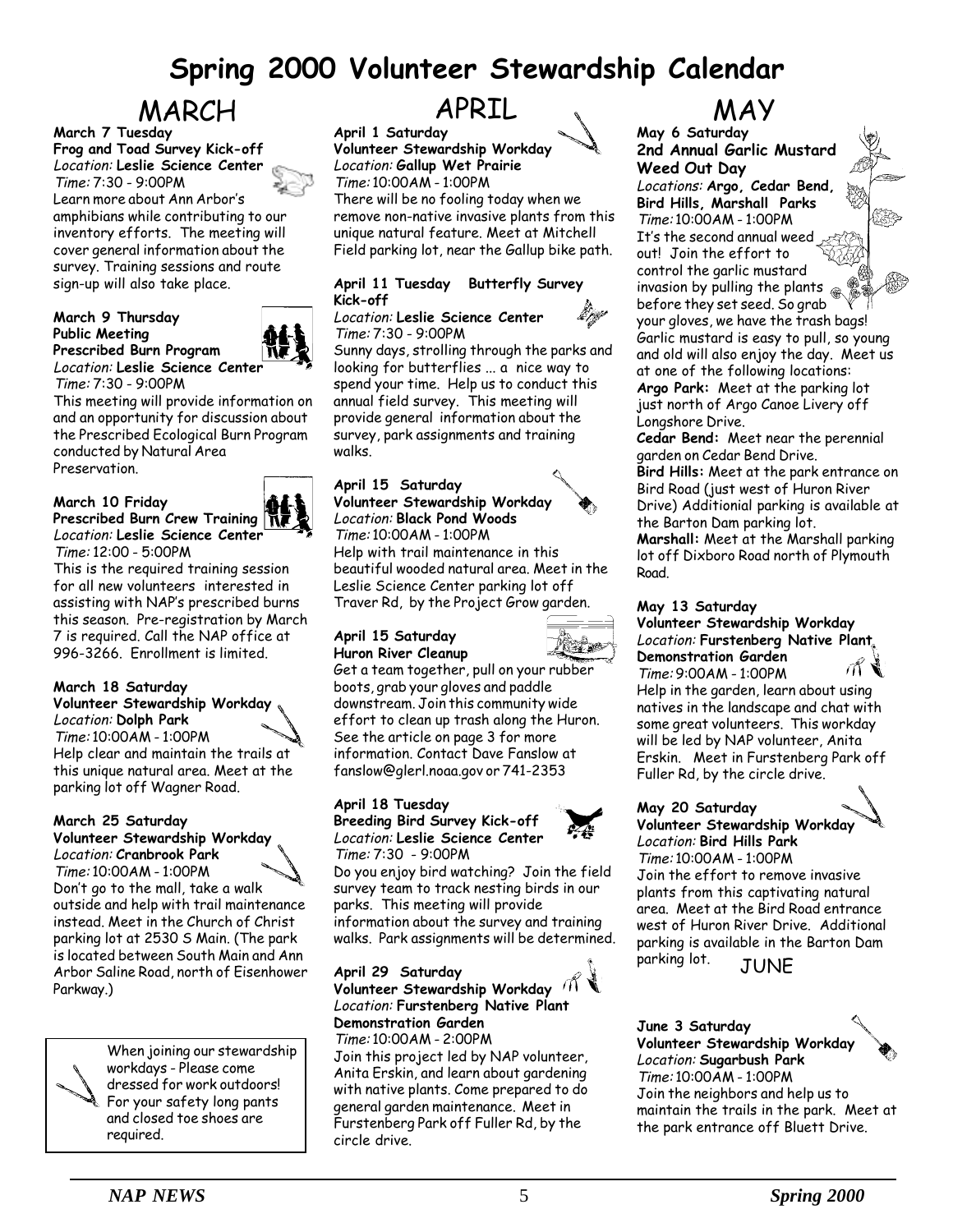As with other urban natural areas, the diversity within Black Pond Woods is under the continuous pressure of encroaching, invasive plants. Prescribed burns, manual removal, and spot treatments with herbicide are all management tools that the Natural Area Preservation staff use within this natural area to control the spread of common invaders like buckthorn, honeysuckle and oriental bittersweet. Trail work has been another focus of NAP's management efforts. The main loop trail was completed in 1996, during which time sections of the original trail were re-routed to lessen the impact the trail was having on steep slopes. The following year, the floating boardwalk was laid over Black Pond to allow visitors to get a close look without compacting the fragile humus along its edges.

These restoration activities are continuously being recorded, allowing future consideration of past changes. Birds, butterflies, frogs, toads and plants are inventoried each year and provide a detailed check-list of many of the organisms found in Black Pond Woods. A new Black Pond freshwater invertebrate inventory began last spring as a part of the Leslie Science Center's "Pond Program." Photographs are also used as an assessment tool. Specific sites within Black Pond Woods were chosen in 1996 as representative "snap-shots" of the restoration and management work being done. By returning to the same sites and taking photographs over time, each picture becomes a piece of a visual history of the changes occurring within the woods or along the trails. Finally, while walking along the trail, you might notice a "deer exclosure" demonstration. Last summer, an Eagle scout candidate erected a fence around an eight-by-eight foot area. This "exclosure" will protect the wildflowers within its boundaries from deer browse and over time will illustrate what impacts (if any) that the deer in Black Pond Woods have on vegetation.

Although there are a lot of activities going on within Black Pond Woods, visitors can expect to find quiet solitude as well. The main

trail-head can be found by following the path alongside Project Grow's demonstration gardens beyond the apple orchard. Trail maps are available from a brochure dispenser on the outside wall of the main house of the Leslie Science Center. The large loop can be walked in 30 minutes, but be sure to set aside enough time to pause and investigate the many points of interest you are sure to find as you discover the unique qualities of Black Pond Woods.



*Look for Trillium in*

By Jennifer Maigret

Last spring, the frog and toad survey completed a successful fifth season. Since water sources limit where Ann Arbor's resident amphibian populations can breed, NAP's frog and toad survey efforts have aimed to survey as many of these specialized habitats as possible, both on and off of park land.

The survey is conducted by listening for frog and toad calls, which can begin as early as mid-March when patches of snow and ice are still visible. The first frogs heard in these cool condictions are chorus frogs, wood frogs and spring peepers. In all five years, spring peepers were the most common species— found at 46 of 148 sites. Chorus frogs were consistently heard at 40 sites while wood frogs were heard consistently at 9 sites.

Towards April, leopard frogs and American toads begin to sing. Although leopard frogs were once the most abundant frog in the state, populations inexplicably declined in the 1970's. NAP's survey has recorded these locally rare residents at 2 sites consistently over five years. The high-pitched trill of the American toads, by contrast, has been heard consistently at 20 sites.

As temperatures rise, gray treefrogs, green frogs and bullfrogs become active. This year, as in previous years, gray treefrogs were heard at 15 sites. Green frogs are most commonly found at permanent water sources and have been recorded consistently at 23 such sites. Like the green frog, bullfrogs prefer permanent water bodies, but are the least common species on the survey, found at only a single site, the western most part of Barton.

As Ann Arbor grows, and land uses change, the frog and toad survey continues to be a valuable record of resident amphibian populations. Thanks to the 21 volunteers who contributed over 75 hours to the 1999 survey! We hope you'll join the 2000 survey to help us in our continued efforts, while tuning your ears to the songs of spring. *Please see page 5 for information on the Frog and Toad Survey kickoff session.*

*Black Pond Woods Best of luck to Eric Crawford who led the survey this past year and has since moved onto other projects.*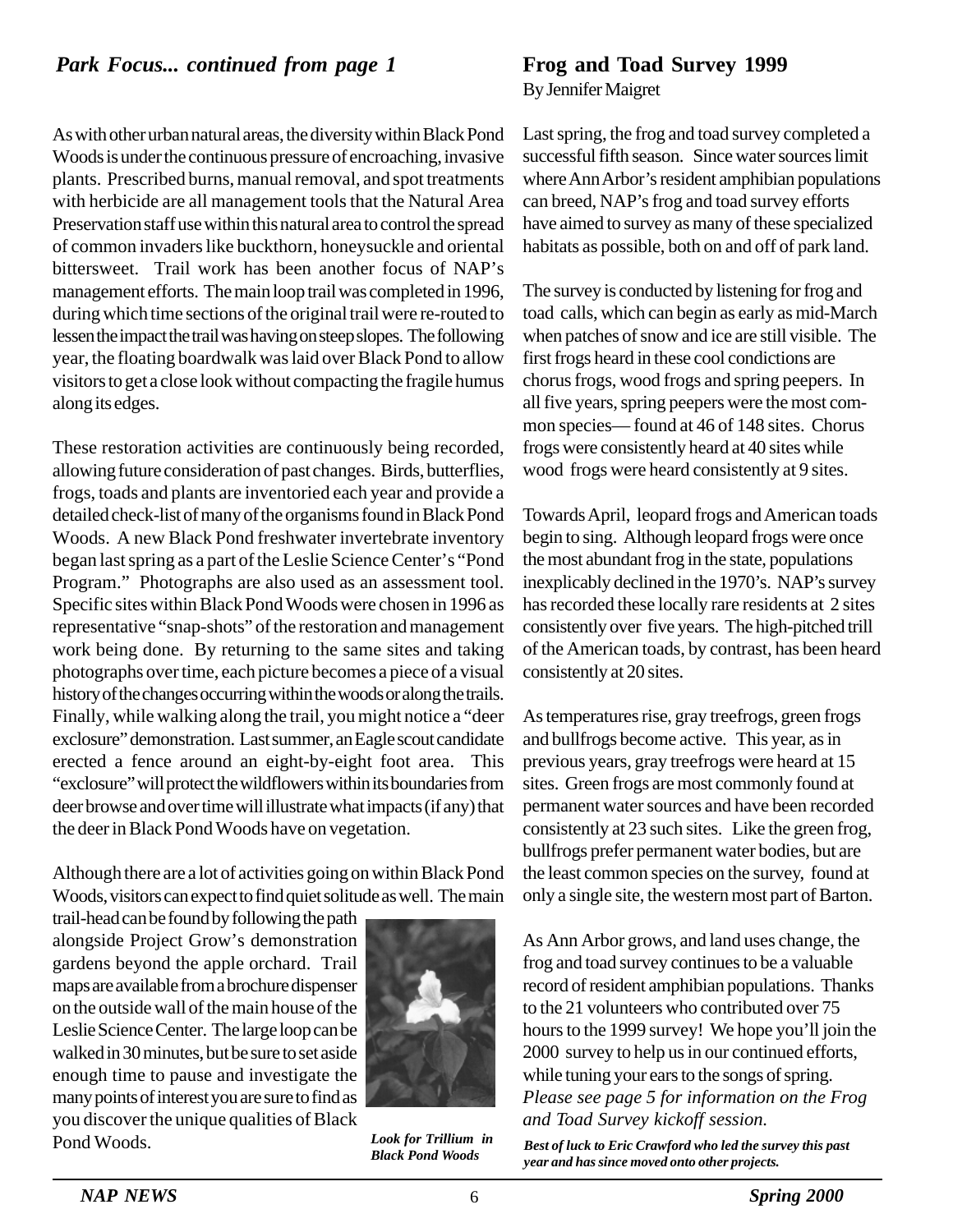### **Breeding Bird Survey 1999**

by Dea Armstrong



During the 1999 season, twenty-three volunteers helped survey more than thirty-three of Ann Arbor's parks and properties. Volunteers put in 200 plus hours surveying and recording data and managed to help locate several first time "possible breeders" in our parks and natural areas: American Woodcocks were located in Barton and Foxfire, a nesting Orchard Oriole in Gallup, several singing Grasshopper Sparrows at the landfill, and a White-eyed Vireo was seen at Bandemer. Over 80 species in all were found during our survey period (June and July) and most of these are likely to be using our Ann Arbor parks and natural areas as breeding sites.

This year we also set out bird houses in several parks. While we hoped to attract Bluebirds, any native species nesting in the birdhouses were considered a "success." These houses, which were constructed by Ann Arbor Boy Scouts from Pack 123 provided homes for Bluebirds, Tree Swallows, House Wrens and Blackcapped Chickadees as well as the non-native (and frankly, not-so-welcome) House Sparrow.

We now have 5 years of bird data on 43 parks and properties -an impressive data set! BBS volunteers are terrific! Their work makes it seem as if we have an entire staff of ornithologists. If you'd like to help this year, join us on Tuesday, April 18th, 2000 when we start a sixth year of data collection with the Breeding Bird Survey Kickoff meeting, see page 5 for more information. See you there!



*happen this year. The first Robins of Spring?*

### **Butterfly Survey 1999** by Dave Borneman

After five years, our butterfly survey is really starting to mature. We began in 1995, trying to cover as many sites as physically possible so we could start



*Bronze copper — an Ann Arbor resident.*

building some knowledge about which sites were best for butterflies and which species lived there. But with every year, our efforts are refined and refocused to give us better, more meaningful data.

Our core of 11 dedicated volunteers, most of them veteran butterfly watchers, contributed 206 hours to help identify 12,690 individual butterflies of 65 species in 10 of our richest local natural areas during 255 site visits. Of these 65 species, 56 are considered resident breeders, and 9 are migrants.

Four new species were added to our inventory this year: Pipevine Swallowtail (a migrant in Barton), Gray Hairstreak (another migrant in Gallup), Mustard White (a possible resident in Foster), and Roadside Skipper (another possible resident in Marshall). The "winning" park this year was Barton, with 52 species found, including 3 recorded nowhere else in the city: Pipevine Swallowtail, Little Sulphur, and Hackberry Emperor. The most abundant species was the *European* Cabbage White (surprised? - no, it is not native to Michigan) with 3468 recorded individuals. The most abundant natives were the Clouded Sulphur (1656 records) and Pearl Crescent (1004 records). The very localized resident Silvery Checkerspot was again found only in Marshall Park, where it was extremely abundant (314 individuals). This is, we hope, at least partially due to NAP's prescribed burns which have helped restore large populations of their larval food (sunflower) to the park.

A big THANK YOU to John Ballou, Laura Beery, David Cappaert, Valerie Scho Carey, Roger Kuhlman, Jerome Paulissen, Neil and Lindsay Richards, Nancy Shiffler, John Swales, and Roger Wykes for helping out with the survey this year. If *you* would like to learn more about butterflies by helping out with the 2000 survey, give us a call or attend our butterfly survey kick-off on April 11th, see page 5 for more information..

*Chris Rickards has hung up his net as NAP Lepidopterist to spend time traveling around the globe. My thanks to Chris, and especially to the volunteers who made the survey*